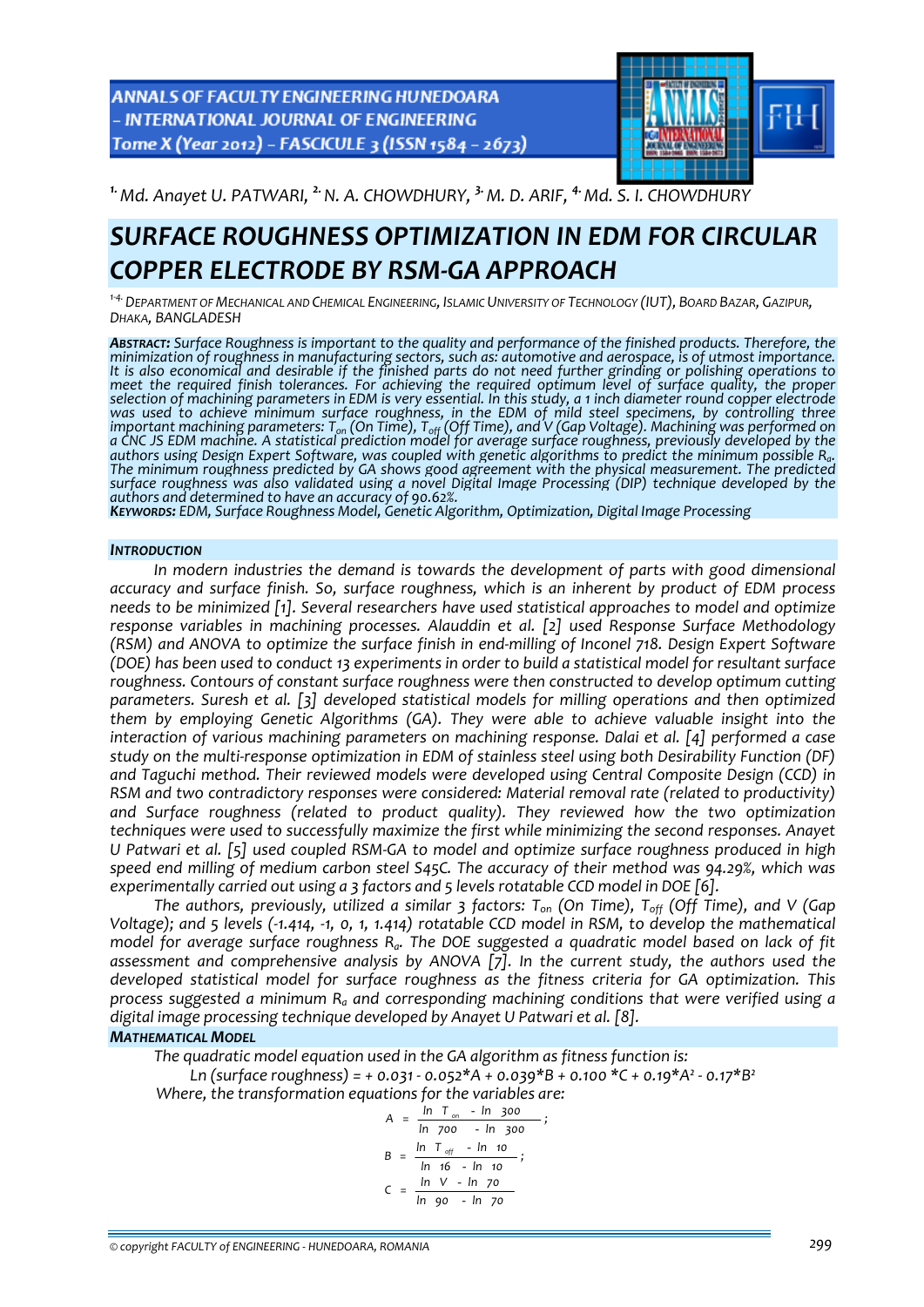| Table I. List Of Independent Variables And Coding Identification |                            |        |     |        |      |         |  |  |  |
|------------------------------------------------------------------|----------------------------|--------|-----|--------|------|---------|--|--|--|
| Sl. No.                                                          | Levels Coding              | Lowest | Low | Center | High | Highest |  |  |  |
|                                                                  |                            | '-)V2  |     |        |      | $+1V2$  |  |  |  |
|                                                                  | υn<br>n י                  | 80     | 120 | 300    | 700  | 1000    |  |  |  |
|                                                                  | +0t .ر<br>$I_{\text{off}}$ |        |     | 10     |      |         |  |  |  |
|                                                                  | Gap Voltage, V (volts)     |        |     | 70     | 90   | 100     |  |  |  |

# *The following table I shows the three levels of independence and coding identification.*

### *GENETIC ALGORITHM*

*Genetic algorithms are a family of computational models inspired by evolution. These algorithms encode a potential solution to a specific problem on a simple chromosome–like data structure and apply recombination operators to these structures so as to preserve critical information. Genetic algorithms are often viewed as function optimizers, although the range of problems to which genetic algorithms have been applied is quite broad. The objective of the optimization is to achieve minimum average surface roughness by adjusting the cutting conditions with the help of numerical optimization technique. Genetic algorithms are search algorithms for optimization, based on the mechanics of*

*natural selection and genetics. The optimization problem in this study will be solved by coupling the RSM surface roughness model with the GA algorithm. In the solutions of the optimization techniques GA will begin with a set of chromosomes (bit strings) which will be randomly generated or selected. The entire set of these chromosomes will comprise a population. The chromosomes will evolve several iterations or*

| Table II. GA parameters       |                    |  |  |  |  |
|-------------------------------|--------------------|--|--|--|--|
| Subject                       | Values             |  |  |  |  |
| Population sizes              |                    |  |  |  |  |
| <b>Scaling Function</b>       | Rank               |  |  |  |  |
| Function                      | Stochastic Uniform |  |  |  |  |
| Crossover function            | Scattered          |  |  |  |  |
| Crossover fraction            | 0.8                |  |  |  |  |
| <b>Mutation: Function</b>     | Gaussian           |  |  |  |  |
| Scale                         | 1.0                |  |  |  |  |
| Shrink                        | 1.0                |  |  |  |  |
| Stopping criteria: generation | 300                |  |  |  |  |

*generations and will make new generations called offsprings using crossover and mutation techniques.* The chromosomes will be evaluated using fitness criteria and the best one will be kept and the others *will be discarded. The optimization will be formulated in the standard mathematical format:*

*Find: A (On Time), B (Off Time), C (Gap voltage)*

*Minimum: Ra (A, B, C)*

*Subject to constrains: Ra (model) ≤ Ra (min) (μm)*

*Within ranges: (A(min) ≥ A ≤ A*

*(max))*

*(B (min) ≥ B ≤ B (max))*

*(C (min) ≥ C ≤ C (max))*

*In this work, MATLAB's Toolbox GA was used to develop the GA program. The GA, written in MATLAB programming language, selected chromosomes based on objective value and level of constraint violation. The genetic parameters are shown in Table II, below:*

#### *EXPERIMENTAL SETUP*

*For this experiment a JS EB 600L CNC EDM (Model N0: EB600L/60A) was used. Figure 1 is a labeled schematic diagram of an EDM. Mild steel was selected as the work‐piece with length 110 mm, width 50 mm and height 5 mm. It was first surface ground*

*and prepared for EDM machining. The process sequence for preparation of the steel specimens is illustrated by figure 2.* 

*Pure circular copper electrode with diameter 1 inch and length 8 inch was used to drill holes of diameter 1 inch and depth of 1 mm. Figure 4 represents the dimension of the electrode.*

| $_{min}$ ) ( $\mu$ 111)                            |  |                   |  |  |  |  |
|----------------------------------------------------|--|-------------------|--|--|--|--|
| ⊸o l<br>Servo<br>Signal<br>$\circ$<br>Generator ?• |  | Servo Mechanism   |  |  |  |  |
| ٠<br>Filter                                        |  | Electrode         |  |  |  |  |
| Power                                              |  | <b>Dielectric</b> |  |  |  |  |
| Pump                                               |  | Power Supply      |  |  |  |  |
| Fig. 1: Schematics of EDM machine                  |  |                   |  |  |  |  |



*Fig. 2: Work‐piece preparation sequence: (a) Initial work‐piece, (b) Surface grinding machine, and (c) Polished work‐piece*

| Table III. Best cutting condition found in GA                               |                            |  |  |  |  |
|-----------------------------------------------------------------------------|----------------------------|--|--|--|--|
| Parameters                                                                  | Coded Values               |  |  |  |  |
| <b>Optimized Cutting Conditions</b>                                         |                            |  |  |  |  |
| On T, $T_{on}$                                                              | $-0.9424$                  |  |  |  |  |
| $I_{off}$                                                                   | $-1.4136$                  |  |  |  |  |
| Gap Voltage, V'(volts)                                                      | $-0.6285$                  |  |  |  |  |
| Response                                                                    | Results                    |  |  |  |  |
| Roughness (predicted by GA) Ra <sub>(model)</sub>                           | 0.5537 µm                  |  |  |  |  |
| $\overline{\text{Roughness}}$ (Experimental) $\overline{\text{Ra}_{(exp)}}$ | $\overline{0.6}11 \,\mu m$ |  |  |  |  |

*Tome <sup>X</sup> (Year 2012). Fascicule 3. ISSN <sup>1584</sup> – <sup>2673</sup> 300*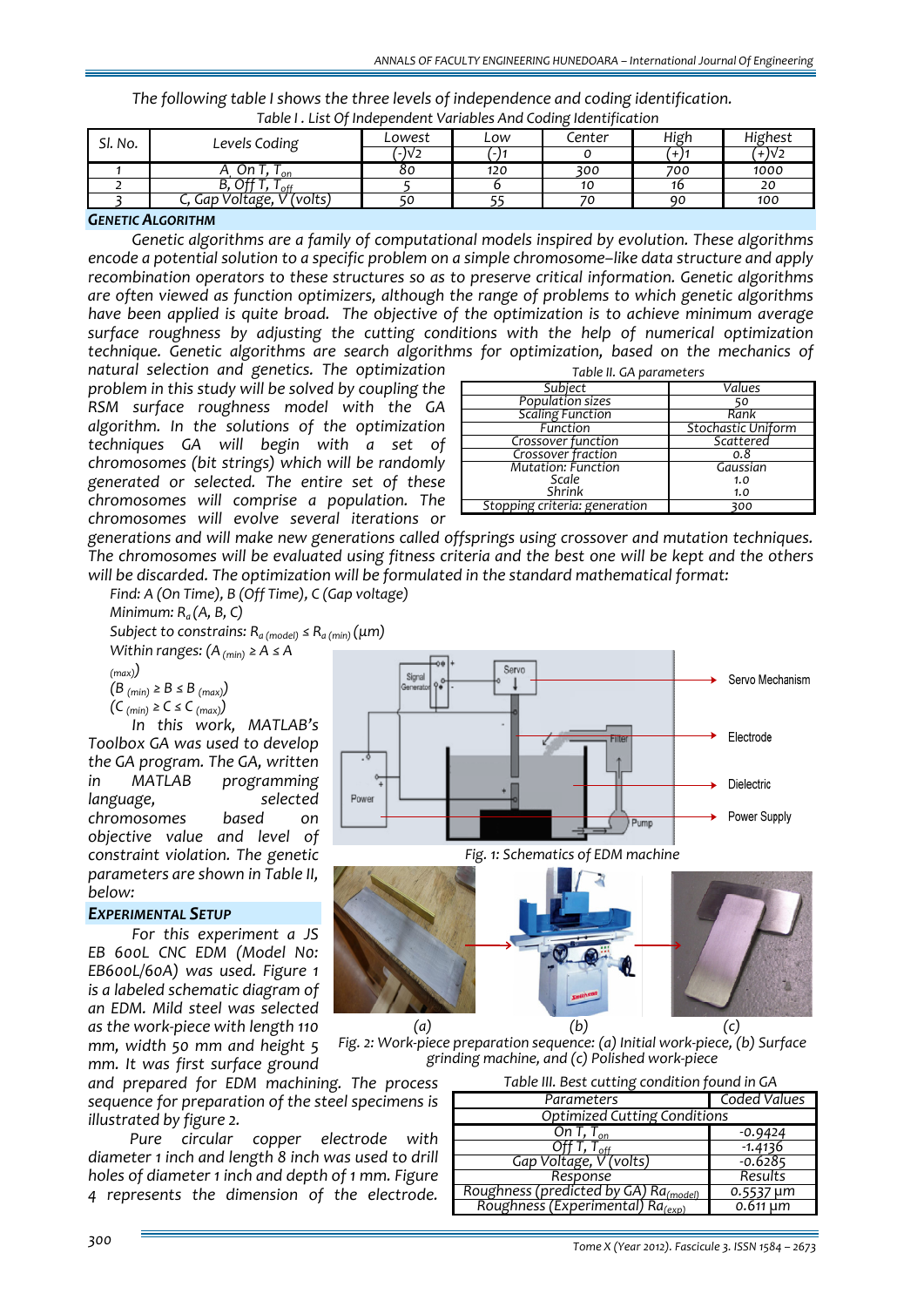Kerosene with dielectric constant  $k = 1.8$  at 70° F was chosen as it is readily available and commonly used *in EDM.*

## *RESULTS*

The GA predicted the optimum roughness as 0.5537 µm for the EDM of Mild steel in the selected *cutting condition range. The optimum conditions leading to minimum surface roughness are shown in Table III. The GA‐predicted optimum conditions were further validated with physical measurements. The performance of fitness value with every generation and the best individual performances are shown in Fig. 3 in coded form. The experimental results of surface roughness with the optimum cutting parameters (as predicted by GA) show good agreement.*



*Fig. 3: The performance of fitness value with generation and the best individual performances of variables in coded form*

#### *VALIDATION*

*The suggested machining conditions were used to EDM a specimen. Digital image processing technique, previously developed by Anayet U Patwari et al. [8], was then used to measure the resultant surface roughness and subsequently validate the prediction. Figure 4 illustrates the DIP processes sequence for surface roughness measurement.*